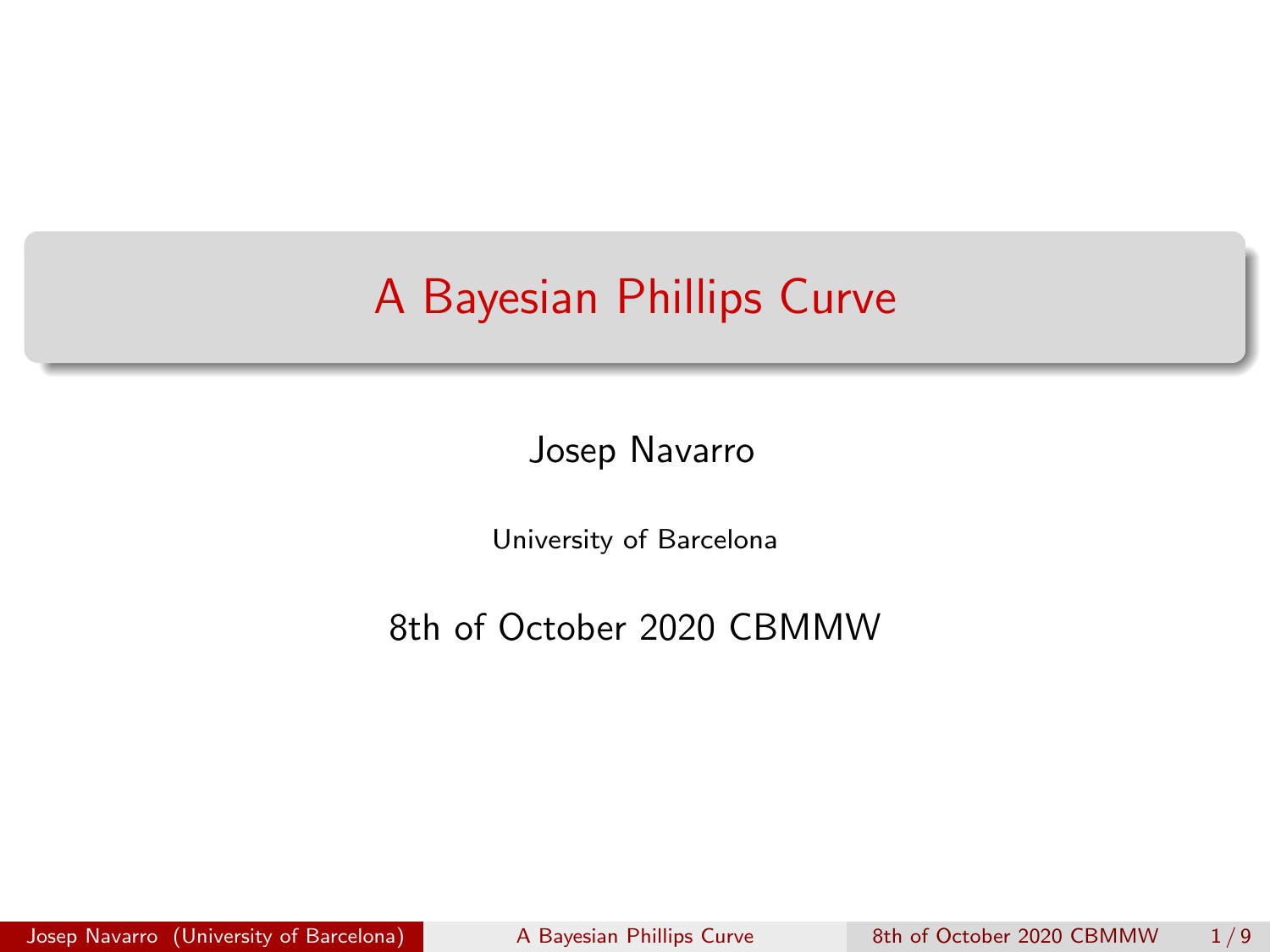#### Introduction

- I propose a Hierarchical Bayesian panel data for traditional Phillips Curve estimation.
- **I** use data from 21 OECD Countries from 1985 to 2018
- I use OECDs CPI as proxy for inflation.
- I use OECDs Imports of goods and services, deflator, National Accounts basis (PMGS) as imported inflation proxy.
- I use the OECDs unemployment rate and his NAIRU estimate as structural unemployment.
- I use the common assumption of lagged inflation as an estimator of expected inflation.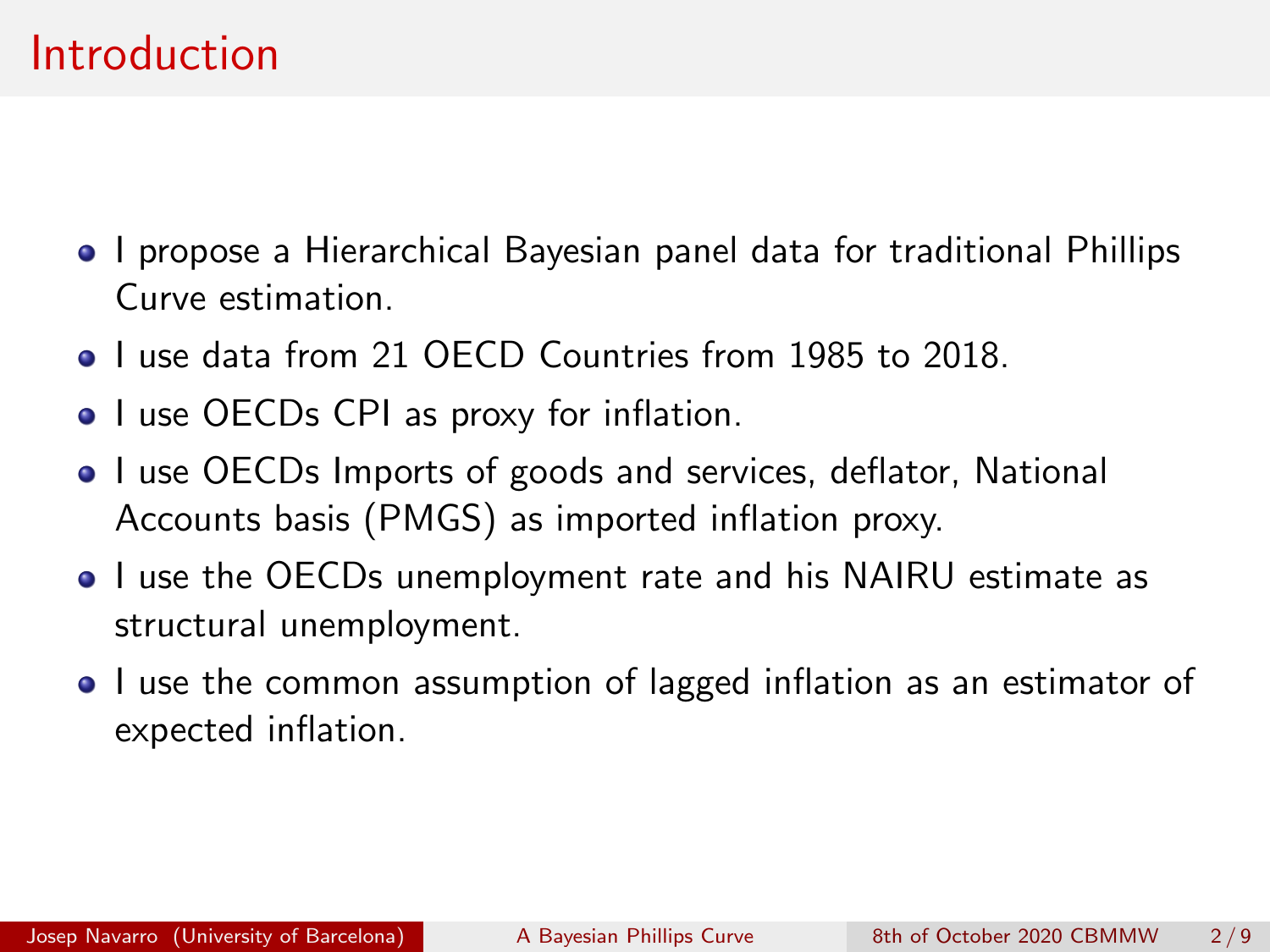## The Model

$$
\pi_t = \alpha_t + \beta_1^C + \beta_2^C \pi_{t-1} + \beta_3^C (u_t - u_t^*) + \beta_4^C \pi_t^I + \nu_t \tag{1}
$$

- $\alpha_t$  a time varying intercept which absorbs the perturbations affecting all countries at the same time period.
- $\beta_1^\mathcal{C}$  a country intercept capturing all country particularities.
- $\beta_2^{\text{\textit{C}}}$  the country varying parameter for the lagged value of inflation.
- $\beta_3^\mathcal{C}$  the country varying slope of the unemployment gap.
- $\beta_4^\text{\textit{C}}$  the country varying slope of the imported inflation.
- $\bullet$   $\sigma$  the standard deviation of the model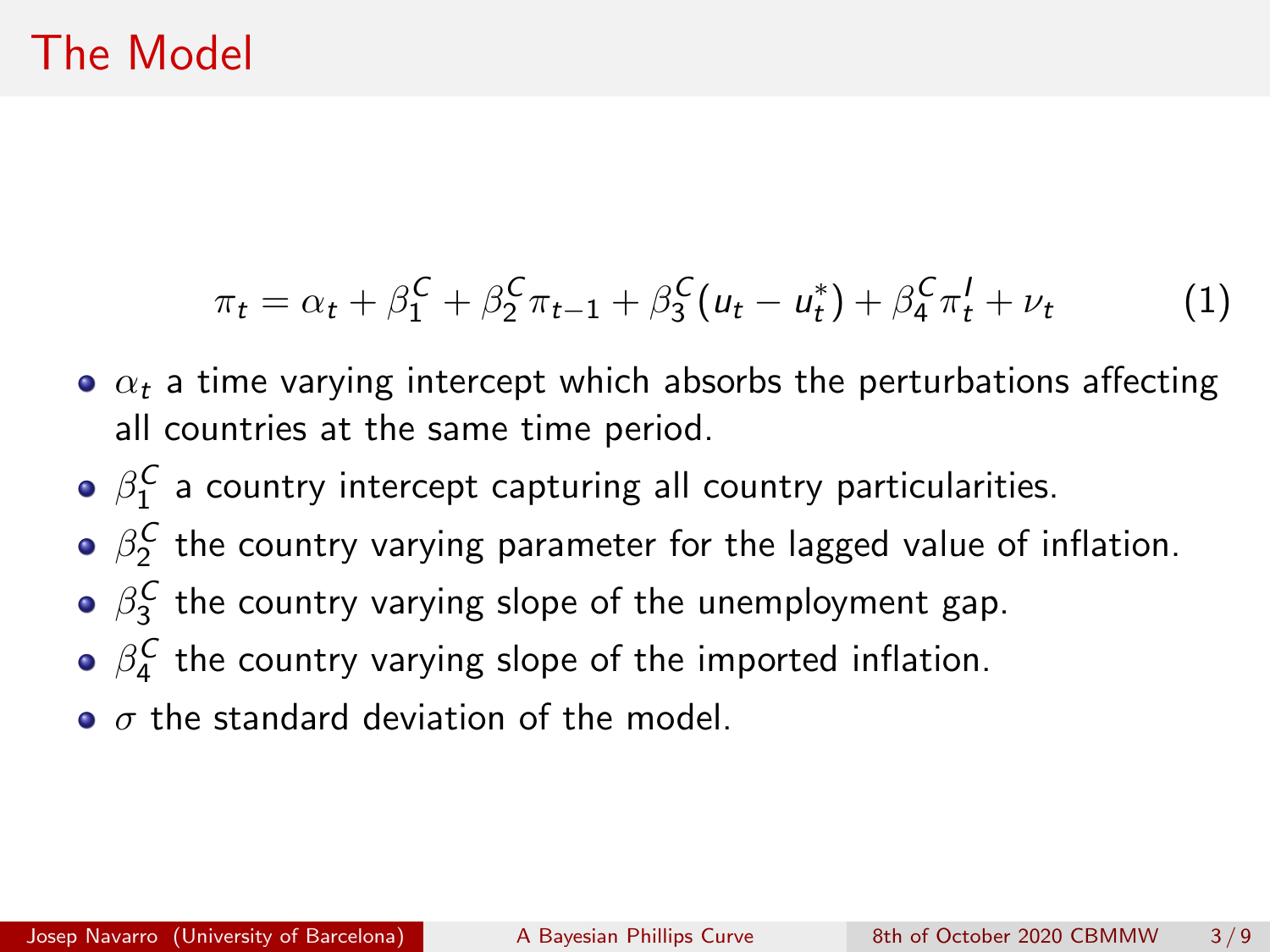Priors

$$
CPI_t \sim N(\alpha_t + \beta_1^C + \beta_2^C \pi_{t-1} + \beta_3^C (u_t - u_t^*) + \beta_4^C \pi_t^1, \sigma)
$$
 (2)

$$
\sigma \sim \exp(1), \qquad \alpha \sim N(\bar{\alpha}, \sigma_{\alpha})
$$
\n
$$
\begin{bmatrix}\n\beta_1^C \\
\beta_2^C \\
\beta_3^C \\
\beta_4^C\n\end{bmatrix} \sim MN \begin{pmatrix}\n\bar{\beta}_1^C \\
\bar{\beta}_2^C \\
\bar{\beta}_3^C\n\end{pmatrix}, \sum_{\vec{A}}^{\vec{B}} \\
\sigma_{\vec{A}}^T\n\end{bmatrix}
$$
\n
$$
\Sigma = \begin{pmatrix}\n\sigma_{\beta_1} & 0 & 0 & 0 \\
0 & \sigma_{\beta_2} & 0 & 0 \\
0 & 0 & \sigma_{\beta_3} & 0 \\
0 & 0 & 0 & \sigma_{\beta_4}\n\end{pmatrix} R \begin{pmatrix}\n\sigma_{\beta_1} & 0 & 0 & 0 \\
0 & \sigma_{\beta_2} & 0 & 0 \\
0 & 0 & \sigma_{\beta_3} & 0 \\
0 & 0 & 0 & \sigma_{\beta_4}\n\end{pmatrix}
$$
\n
$$
\bar{\alpha}, \bar{\beta}_1^C, \bar{\beta}_2^C, \bar{\beta}_3^C, \bar{\beta}_4^C \sim N(0, 5)
$$
\n
$$
\sigma_{\alpha}, \sigma_{\beta_1}, \sigma_{\beta_2}, \sigma_{\beta_3}, \sigma_{\beta_4} \sim \exp(1)
$$
\n
$$
R \sim LKJ(2)
$$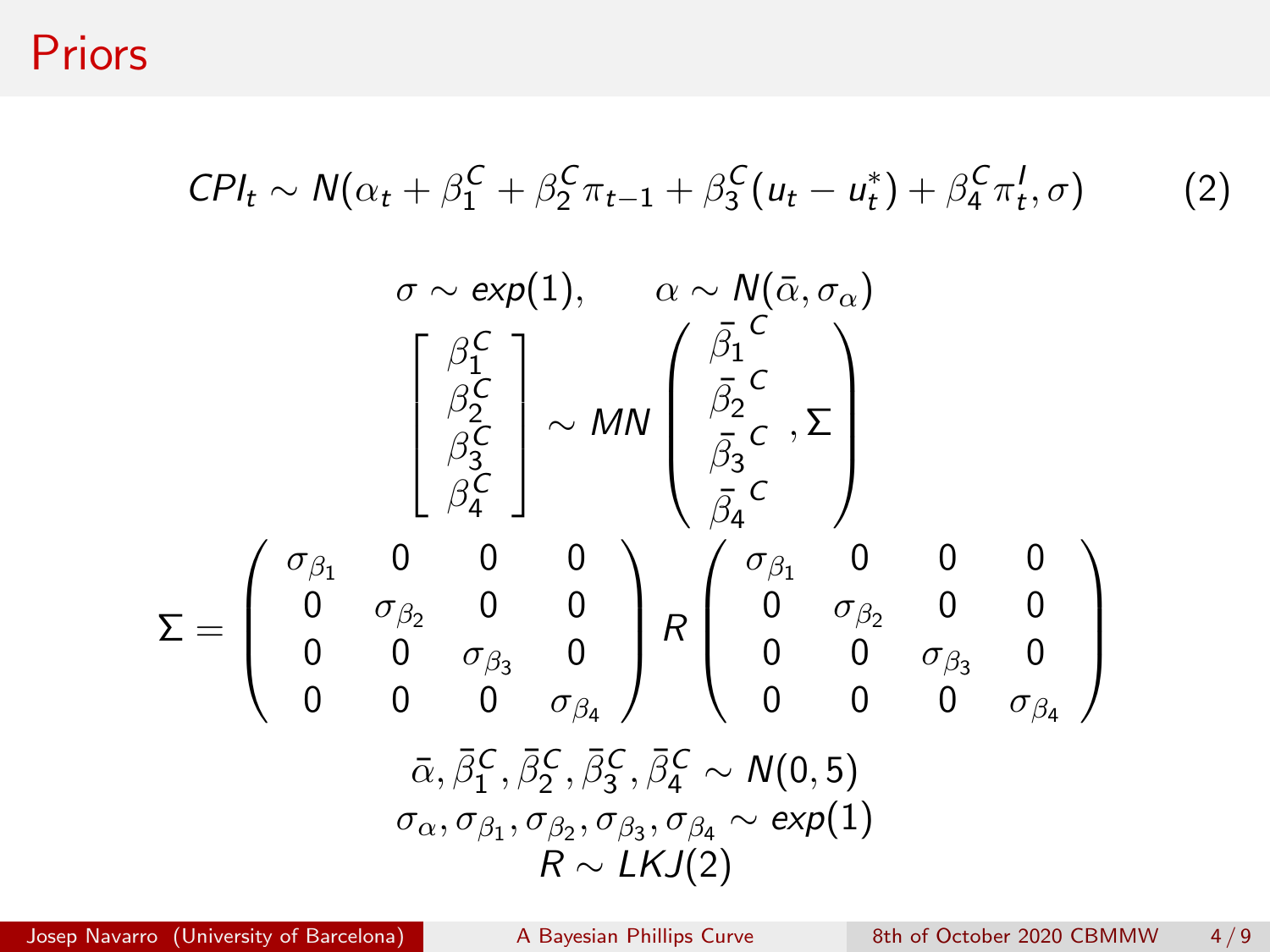## **Results**

|           | Mean | sd   |                              | $5\%$ 95% | p-val                                | n eff |                |
|-----------|------|------|------------------------------|-----------|--------------------------------------|-------|----------------|
| $\alpha$  | 0.19 |      | 1.87 -2.88 3.23              |           | 0.46                                 | 1348  | $\overline{1}$ |
| $\beta_1$ |      |      | $0.53$ $1.87$ $-2.52$ $3.60$ |           | 0.39                                 | 1349  | 1              |
| $\beta$   |      |      | 0.66 0.03 0.62 0.70          |           | $\overline{0}$                       | 21962 | $\overline{1}$ |
| $\beta_3$ |      |      |                              |           | $-0.38$ 0.08 $-0.51$ $-0.26$ 5.6e-05 | 22276 | $\mathbf{1}$   |
| $\beta_4$ | 0.11 |      | $0.01 \quad 0.09$            | 0.14      | $\Omega$                             | 31162 | $\overline{1}$ |
| $\sigma$  | 1.05 | 0.03 | 1.00                         | 1.10      | 0                                    | 35240 | $\mathbf{1}$   |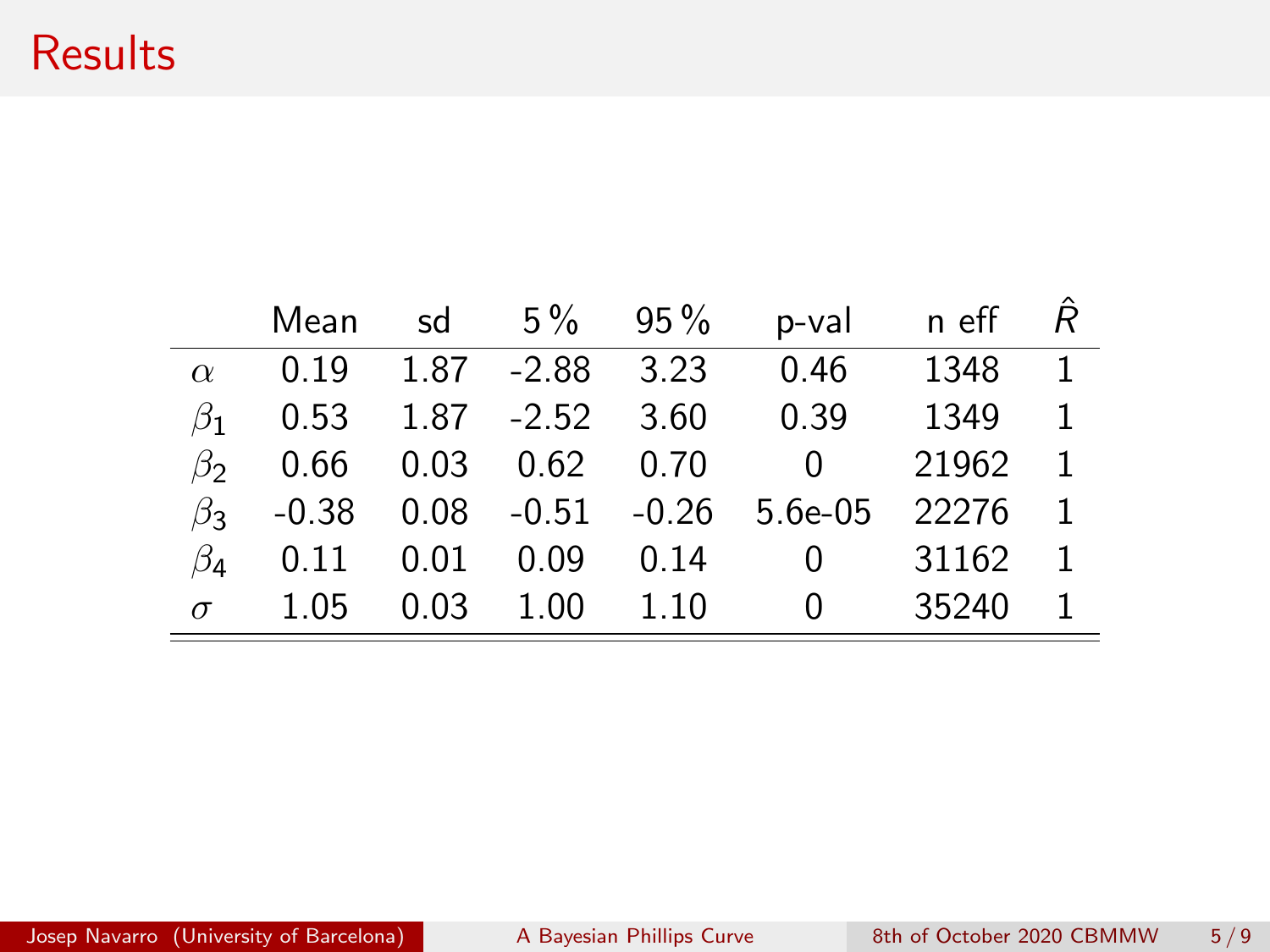

#### Figura 1: Time Trend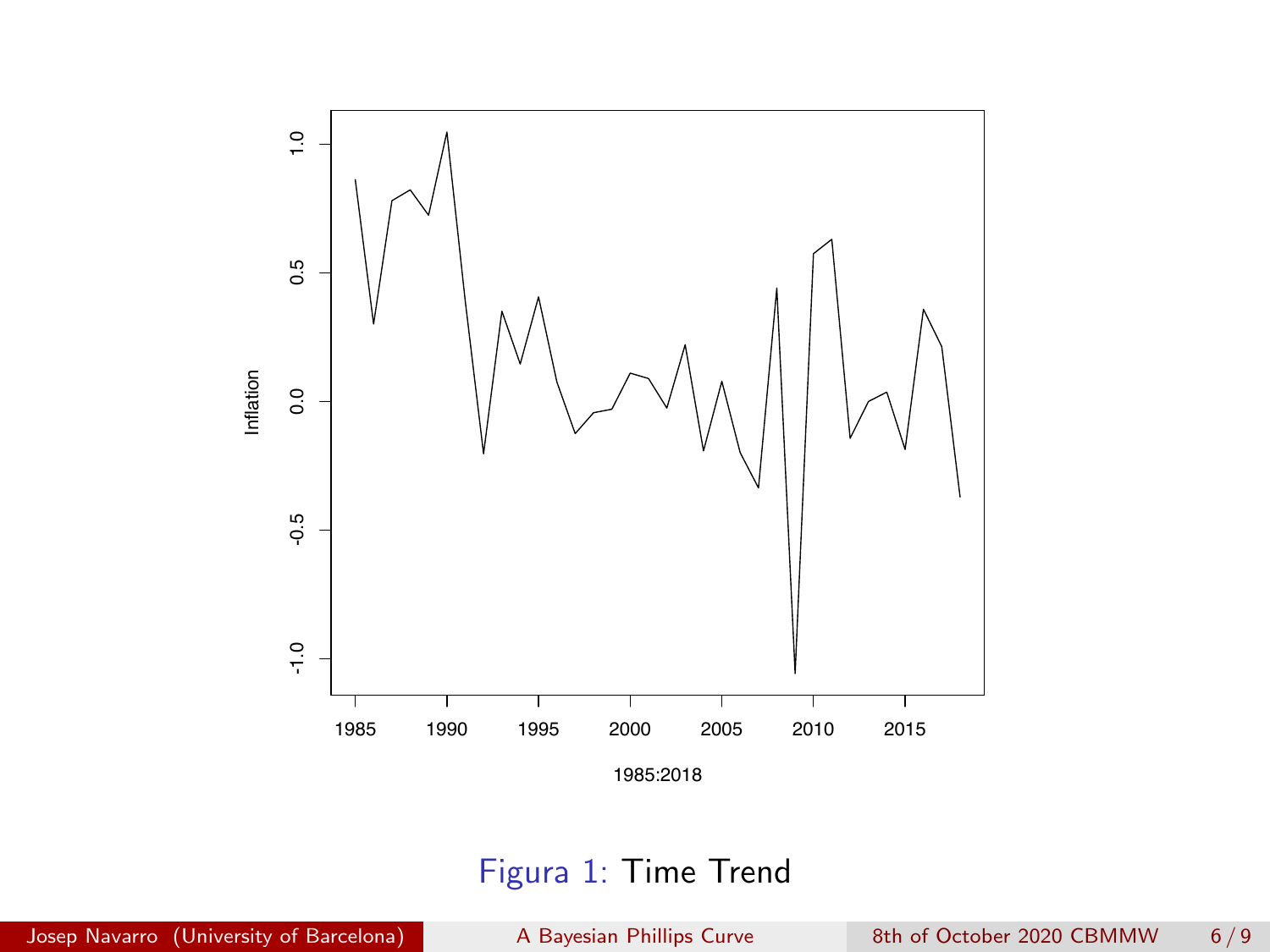

#### Figura 2: The Hierarchical Bayesian Phillips Curve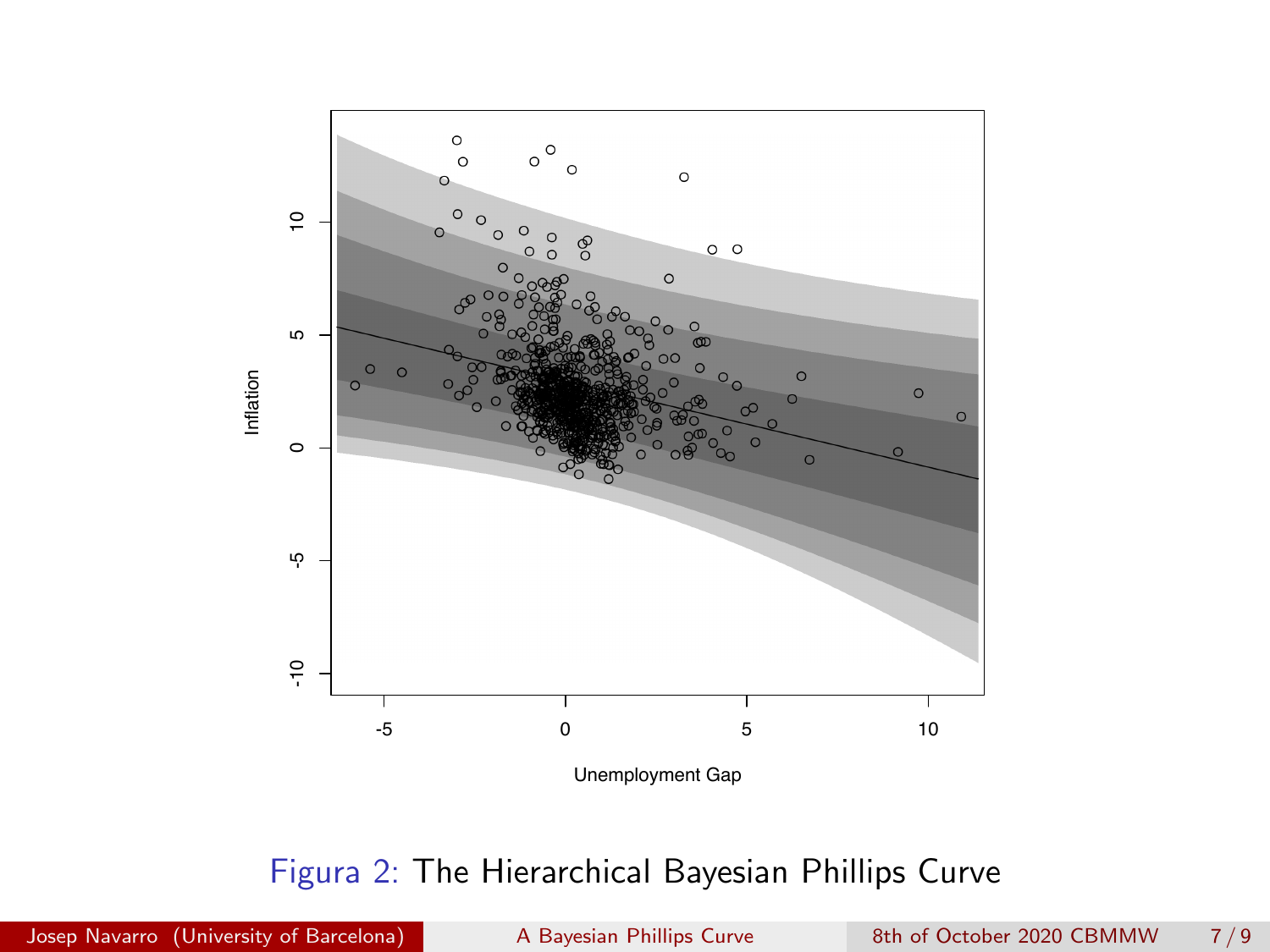- We find a negative relation between unemployment gap and inflation.
- The introduction of a Time intercept allow us to control the effects of external global events, like the 2008 recession, on inflation.
- We show how the introduction of a Bayesian Hierarchical Model could be the solution to solve the puzzle of the relationship of inflation and unemployment.